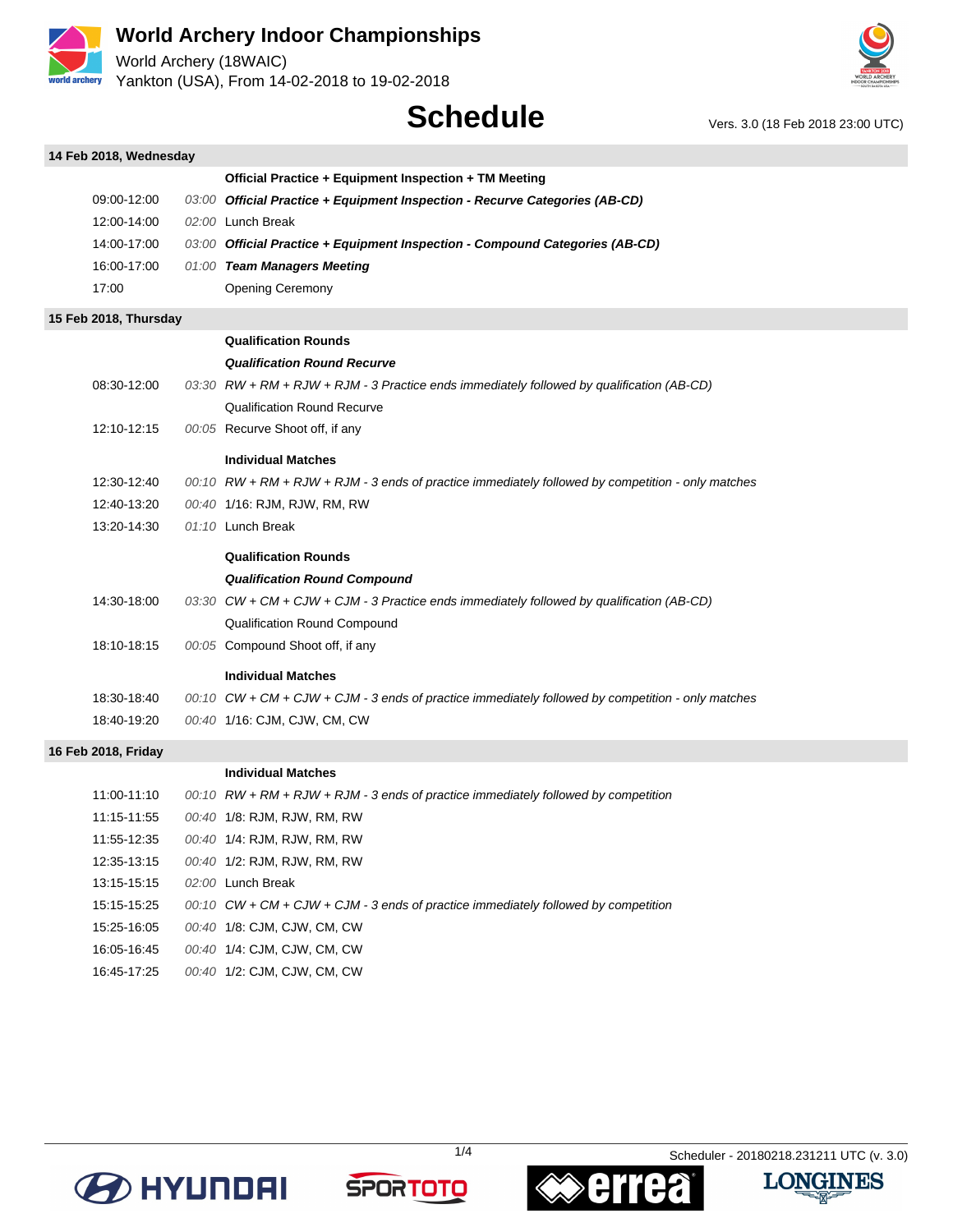

# **World Archery Indoor Championships**

World Archery (18WAIC) Yankton (USA), From 14-02-2018 to 19-02-2018

### **17 Feb 2018, Saturday**

|             | <b>Team Matches</b>                                                          |
|-------------|------------------------------------------------------------------------------|
| 09:00-09:10 | 00:10 3 ends of practice immediately followed by competition - bye can shoot |
| 09:10-09:40 | 00:30 1/8: RM                                                                |
|             | Bye can shoot                                                                |
| 09:40-09:50 | 00:10 3 ends of practice immediately followed by competition - bye can shoot |
| 09:50-10:20 | 00:30 1/4: CM, RM, RW                                                        |
| 10:20-10:50 | 00:30 1/2: CM, RM, RW                                                        |
| 11:00-11:10 | 00:10 3 ends of practice immediately followed by competition - bye can shoot |
| 11:10-11:40 | 00:30 1/4: CJM, CJW, CW, RJM, RJW                                            |
|             | Bye can shoot                                                                |
| 11:40-12:10 | 00:30 1/2: CJM, CJW, CW, RJM, RJW                                            |
| 12:10-12:40 | 00:30 Bronze: CJM, CJW, RJM, RJW                                             |
| 12:40-14:30 | $01:50$ Lunch Break                                                          |







2/4 Scheduler - 20180218.231211 UTC (v. 3.0)

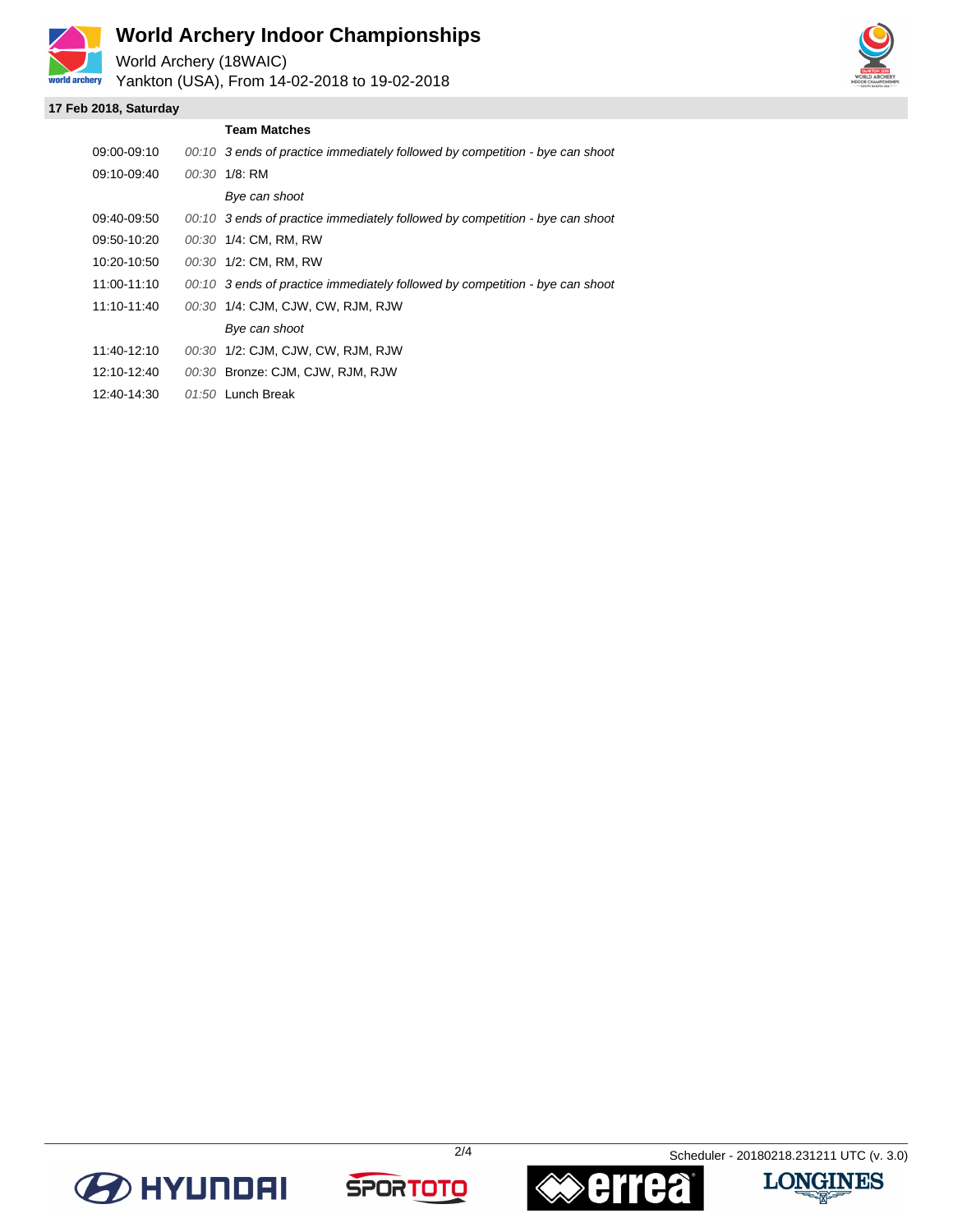

# **World Archery Indoor Championships**

World Archery (18WAIC) Yankton (USA), From 14-02-2018 to 19-02-2018



### **18 Feb 2018, Sunday**

| 08:30       | Practice field open                              |
|-------------|--------------------------------------------------|
|             | <b>Recurve Junior Finals</b>                     |
| 09:30-09:50 | 00:20 Gold: Recurve Junior Women Team            |
| 09:50-09:56 | 00:06 Award Ceremony - Recurve Junior Women Team |
|             |                                                  |
| 09:56-10:16 | 00:20 Gold: Recurve Junior Men Team              |
| 10:16-10:22 | 00:06 Award Ceremony - Recurve Junior Men Team   |
|             | <b>Individual Matches</b>                        |
| 10:22-10:37 | 00:15 Bronze: Recurve Junior Women               |
| 10:37-10:52 | 00:15 Gold: Recurve Junior Women                 |
| 10:52-10:58 | 00:06 Award Ceremony - Recurve Junior Women      |
|             |                                                  |
| 10:58-11:13 | 00:15 Bronze: Recurve Junior Men                 |
| 11:13-11:28 | 00:15 Gold: Recurve Junior Men                   |
| 11:28-11:34 | 00:06 Award Ceremony - Recurve Junior Men        |
| 11:34-14:00 | 02:26 Lunch Break                                |
| 13:00       | Practice field open                              |
|             | <b>Recurve Finals</b>                            |
| 14:00-14:20 | 00:20 Bronze: Recurve Women Team                 |
| 14:20-14:40 | 00:20 Gold: Recurve Women Team                   |
| 14:40-14:46 | 00:06 Award Ceremony - Recurve Women Team        |
|             |                                                  |
| 14:46-15:06 | 00:20 Bronze: Recurve Men Team                   |
| 15:06-15:26 | 00:20 Gold: Recurve Men Team                     |
| 15:26-15:32 | 00:06 Award Ceremony - Recurve Men Team          |
|             | <b>Individual Matches</b>                        |
| 15:32-15:47 | 00:15 Bronze: Recurve Women                      |
| 15:47-16:02 | 00:15 Gold: Recurve Women                        |
| 16:02-16:08 | 00:06 Award Ceremony - Recurve Women             |
|             |                                                  |
| 16:08-16:23 | 00:15 Bronze: Recurve Men                        |
| 16:23-16:38 | 00:15 Gold: Recurve Men                          |
| 16:38-16:44 | 00:06 Award Ceremony - Recurve Men               |
|             |                                                  |







3/4 Scheduler - 20180218.231211 UTC (v. 3.0)

**LONGINES** 

感